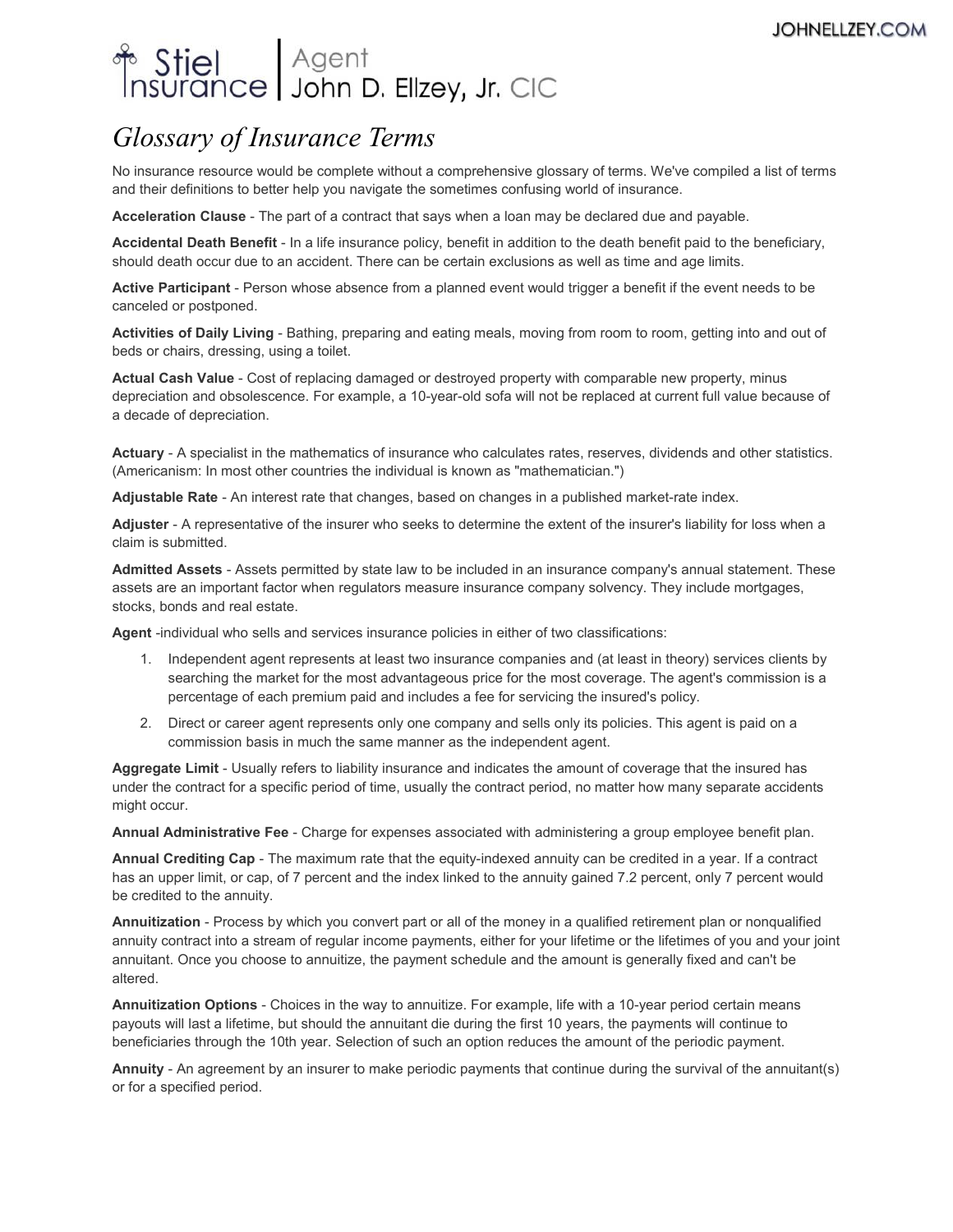**Approved for Reinsurance** - Indicates the company is approved (or authorized) to write reinsurance on risks in this state. A license to write reinsurance might not be required in these states.

**Approved or Not Disapproved for Surplus Lines** - Indicates the company is approved (or not disapproved) to write excess or surplus lines in this state.

**Assets** - Assets refer to "all the available properties of every kind or possession of an insurance company that might be used to pay its debts." There are three classifications of assets: invested assets, all other assets, and total admitted assets. Invested assets refer to things such as bonds, stocks, cash and income-producing real estate. All other assets refer to nonincome producing possessions such as the building the company occupies, office furniture, and debts owed, usually in the form of deferred and unpaid premiums. Total admitted assets refer to everything a company owns. All other plus invested assets equals total admitted assets. By law, some states don't permit insurance companies to claim certain goods and possessions, such as deferred and unpaid premiums, in the all other assets category, declaring them "nonadmissable."

**Attained Age** - Insured's age at a particular time. For example, many term life insurance policies allow an insured to convert to permanent insurance without a physical examination at the insured's then attained age. Upon conversion, the premium usually rises substantially to reflect the insured's age and diminished life expectancy.

**Authorized Under Federal Products Liability Risk Retention Act (Risk Retention Groups)** - Indicates companies operating under the Federal Products Liability Risk Retention Act of 1981 and the Liability Risk Retention Act of 1986.

**Automobile Liability Insurance** - Coverage if an insured is legally liable for bodily injury or property damage caused by an automobile.

**Balance Sheet** - An accounting term referring to a listing of a company's assets, liabilities and surplus as of a specific date.

**Benefit Period** - In health insurance, the number of days for which benefits are paid to the named insured and his or her dependents. For example, the number of days that benefits are calculated for a calendar year consist of the days beginning on Jan. 1 and ending on Dec. 31 of each year.

**Best's Capital Adequacy Relativity (BCAR)** - This percentage measures a company's relative capital strength compared to its industry peer composite. A company's BCAR, which is an important component in determining the appropriateness of its rating, is calculated by dividing a company's capital adequacy ratio by the capital adequacy ratio of the median of its industry peer composite using Best's proprietary capital mode. Capital adequacy ratios are calculated as the net required capital necessary to support components of underwriting, asset, and credit risks in relation to economic surplus.

**Broker** - Insurance salesperson that searches the marketplace in the interest of clients, not insurance companies.

**Broker-Agent** - Independent insurance salesperson who represents particular insurers but also might function as a broker by searching the entire insurance market to place an applicant's coverage to maximize protection and minimize cost. This person is licensed as an agent and a broker.

**Business Net Retention** - This item represents the percentage of a company's gross writings that are retained for its own account. Gross writings are the sum of direct writings and assumed writings. This measure excludes affiliated writings.

**Capital** - Equity of shareholders of a stock insurance company. The company's capital and surplus are measured by the difference between its assets minus its liabilities. This value protects the interests of the company's policyowners in the event it develops financial problems; the policyowners' benefits are thus protected by the insurance company's capital. Shareholders' interest is second to that of policyowners.

**Capitalization or Leverage** - Measures the exposure of a company's surplus to various operating and financial practices. A highly leveraged, or poorly capitalized, company can show a high return on surplus, but might be exposed to a high risk of instability.

**Captive Agent** - Representative of a single insurer or fleet of insurers who is obliged to submit business only to that company, or at the very minimum, give that company first refusal rights on a sale. In exchange, that insurer usually provides its captive agents with an allowance for office expenses as well as an extensive list of employee benefits such as pensions, life insurance, health insurance, and credit unions.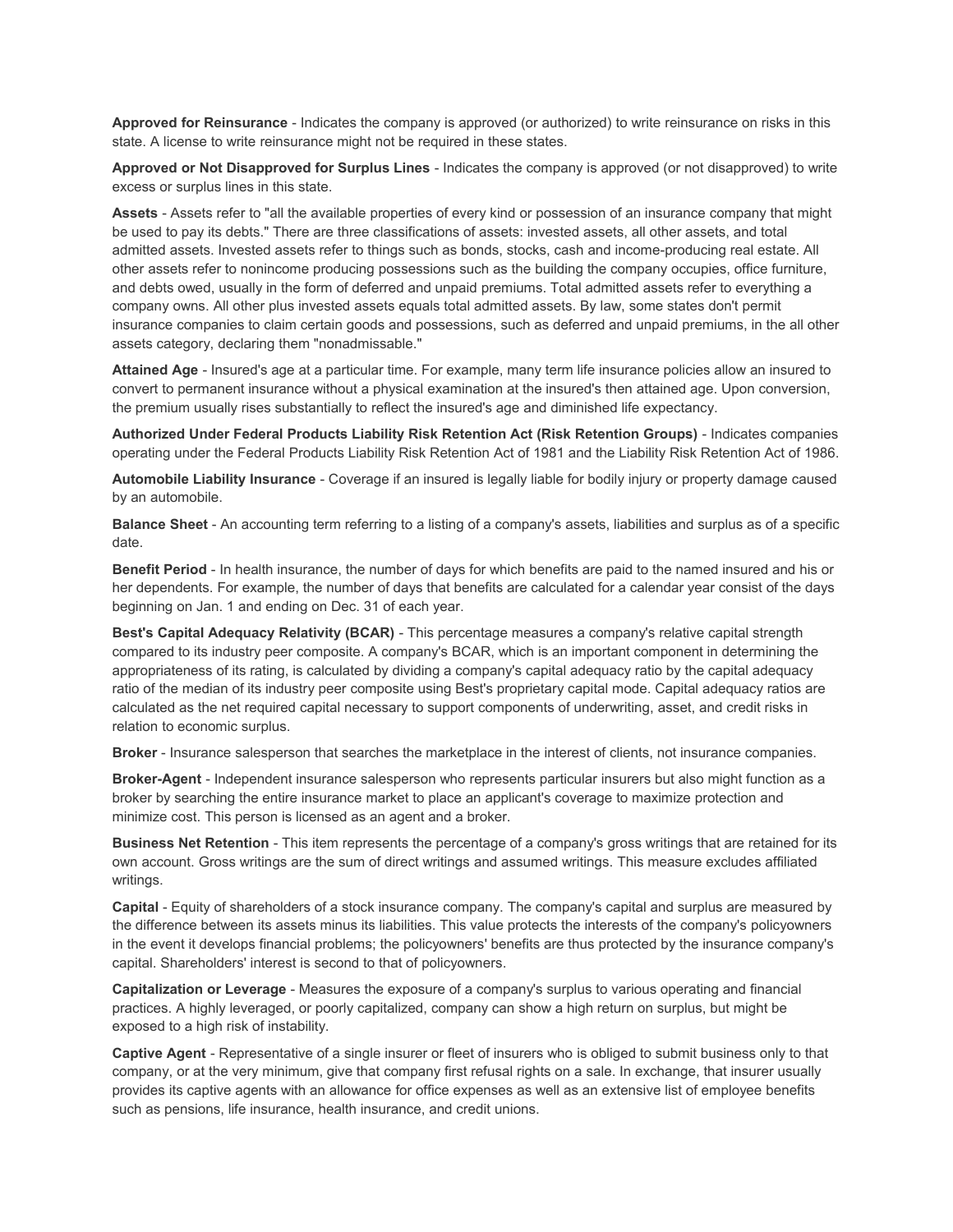**Case Management** - A system of coordinating medical services to treat a patient, improve care and reduce cost. A case manager coordinates health care delivery for patients.

**Casualty** - Liability or loss resulting from an accident.

**Casualty Insurance** - That type of insurance that is primarily concerned with losses caused by injuries to persons and legal liability imposed upon the insured for such injury or for damage to property of others. It also includes such diverse forms as plate glass, insurance against crime, such as robbery, burglary and forgery, boiler and machinery insurance and Aviation insurance. Many casualty companies also write surety business.

**Ceded Reinsurance Leverage** - The ratio of the reinsurance premiums ceded, plus net ceded reinsurance balances from non-US affiliates for paid losses, unpaid losses, incurred but not reported (IBNR), unearned premiums and commissions, less funds held from reinsurers, plus ceded reinsurance balances payable, to policyholders' surplus. This ratio measures the company's dependence upon the security provided by its reinsurers and its potential exposure to adjustment on such reinsurance.

**Change in Net Premiums Written (IRIS)** - The annual percentage change in Net Premiums Written. A company should demonstrate its ability to support controlled business growth with quality surplus growth from strong internal capital generation.

**Change in Policyholder Surplus (IRIS)** - The percentage change in policyholder surplus from the prior year-end derived from operating earnings, investment gains, net contributed capital and other miscellaneous sources. This ratio measures a company's ability to increase policyholders' security.

**Chartered Property and Casualty Underwriter (CPCU)** -Professional designation earned after the successful completion of 10 national examinations given by the American Institute for Property and Liability Underwriters. Covers such areas of expertise as insurance, risk management, economics, finance, management, accounting, and law. Three years of work experience also are required in the insurance business or a related area.

**Claim** - A demand made by the insured, or the insured's beneficiary, for payment of the benefits as provided by the policy.

**Class 3-6 Bonds (% of PHS)** - This test measures exposure to noninvestment grade bonds as a percentage of surplus. Generally, noninvestment grade bonds carry higher default and illiquidity risks. The designation of quality classifications that coincide with different bond ratings assigned by major credit rating agencies.

**Coinsurance** - In property insurance, requires the policyholder to carry insurance equal to a specified percentage of the value of property to receive full payment on a loss. For health insurance, it is a percentage of each claim above the deductible paid by the policyholder. For a 20% health insurance coinsurance clause, the policyholder pays for the deductible plus 20% of his covered losses. After paying 80% of losses up to a specified ceiling, the insurer starts paying 100% of losses.

**Collision Insurance** - Covers physical damage to the insured's automobile (other than that covered under comprehensive insurance) resulting from contact with another inanimate object.

**Combined Ratio After Policyholder Dividends** - The sum of the loss, expense and policyholder dividend ratios not reflecting investment income or income taxes. This ratio measures the company's overall underwriting profitability, and a combined ratio of less than 100 indicates an underwriting profit.

**Commercial Lines** - Refers to insurance for businesses, professionals and commercial establishments.

**Commission** - Fee paid to an agent or insurance salesperson as a percentage of the policy premium. The percentage varies widely depending on coverage, the insurer and the marketing methods.

**Common Carrier** - A business or agency that is available to the public for transportation of persons, goods or messages. Common carriers include trucking companies, bus lines and airlines.

**Comprehensive Insurance** - Auto insurance coverage providing protection in the event of physical damage (other than collision) or theft of the insured car. For example, fire damage or a cracked windshield would be covered under the comprehensive section.

**Concurrent Periods** - In hospital income protection, when a patient is confined to a hospital due to more than one injury and/or illness at the same time, benefits are paid as if the total disability resulted from only one cause.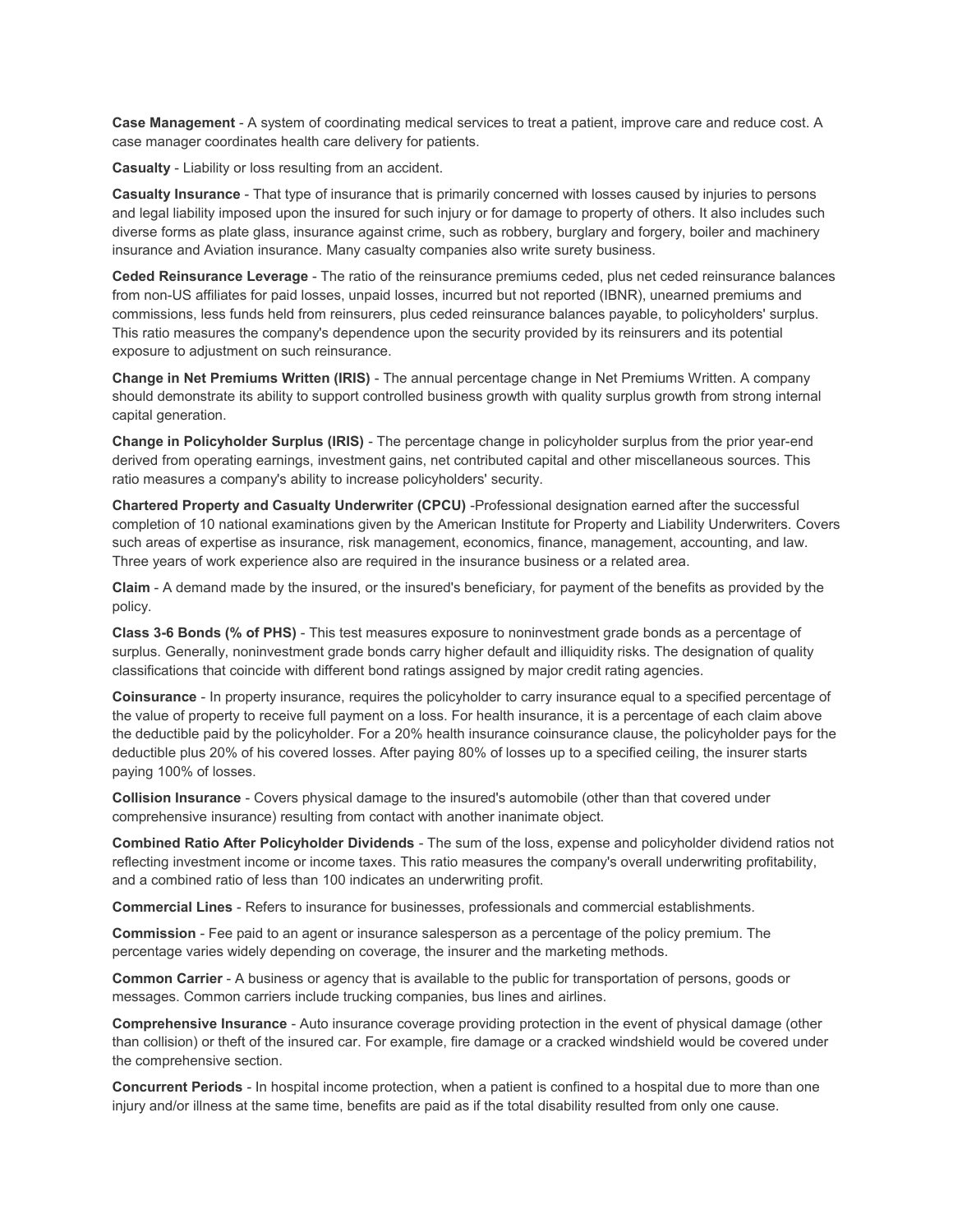**Conditional Reserves** - This item represents the aggregate of various reserves which, for technical reasons, are treated by companies as liabilities. Such reserves, which are similar to free resources or surplus, include unauthorized reinsurance, excess of statutory loss reserves over statement reserves, dividends to policyholders undeclared and other similar reserves established voluntarily or in compliance with statutory regulations.

**Coverage** - The scope of protection provided under an insurance policy. In property insurance, coverage lists perils insured against, properties covered, locations covered, individuals insured, and the limits of indemnification. In life insurance, living and death benefits are listed.

**Convertible** - Term life insurance coverage that can be converted into permanent insurance regardless of an insured's physical condition and without a medical examination. The individual cannot be denied coverage or charged an additional premium for any health problems.

**Copayment** - A predetermined, flat fee an individual pays for health-care services, in addition to what insurance covers. For example, some HMOs require a \$10 copayment for each office visit, regardless of the type or level of services provided during the visit. Copayments are not usually specified by percentages.

**Cost-of-Living Adjustment (COLA)** - Automatic adjustment applied to Social Security retirement payments when the consumer price index increases at a rate of at least 3%, the first quarter of one year to the first quarter of the next year.

**Coverage Area** - The geographic region covered by travel insurance.

**Creditable Coverage** - Term means that benefits provided by other drug plans are at least as good as those provided by the new Medicare Part D program. This may be important to people eligible for Medicare Part D but who do not sign up at their first opportunity because if the other plans provide creditable coverage, plan members can later convert to Medicare Part D without paying higher premiums than those in effect during their open enrollment period.

**Current Liquidity (IRIS)** - The sum of cash, unaffiliated invested assets and encumbrances on other properties to net liabilities plus ceded reinsurance balances payable, expressed as a percent. This ratio measures the proportion of liabilities covered by unencumbered cash and unaffiliated investments. If this ratio is less than 100, the company's solvency is dependent on the collectibility or marketability of premium balances and investments in affiliates. This ratio assumes the collectibility of all amounts recoverable from reinsurers on paid and unpaid losses and unearned premiums.

**Death Benefit** - The limit of insurance or the amount of benefit that will be paid in the event of the death of a covered person.

**Deductible** - Amount of loss that the insured pays before the insurance kicks in.

**Developed to Net Premiums Earned** - The ratio of developed premiums through the year to net premiums earned. If premium growth was relatively steady, and the mix of business by line didn't materially change, this ratio measures whether or not a company's loss reserves are keeping pace with premium growth.

**Development to Policyholder Surplus (IRIS)** - The ratio measures reserve deficiency or redundancy in relation to policyholder surplus. This ratio reflects the degree to which year-end surplus was either overstated (+) or understated (-) in each of the past several years, if original reserves had been restated to reflect subsequent development through year end.

**Direct Premiums Written** - The aggregate amount of recorded originated premiums, other than reinsurance, written during the year, whether collected or not, at the close of the year, plus retrospective audit premium collections, after deducting all return premiums.

**Direct Writer** - An insurer whose distribution mechanism is either the direct selling system or the exclusive agency system.

**Disease Management** - A system of coordinated health-care interventions and communications for patients with certain illnesses.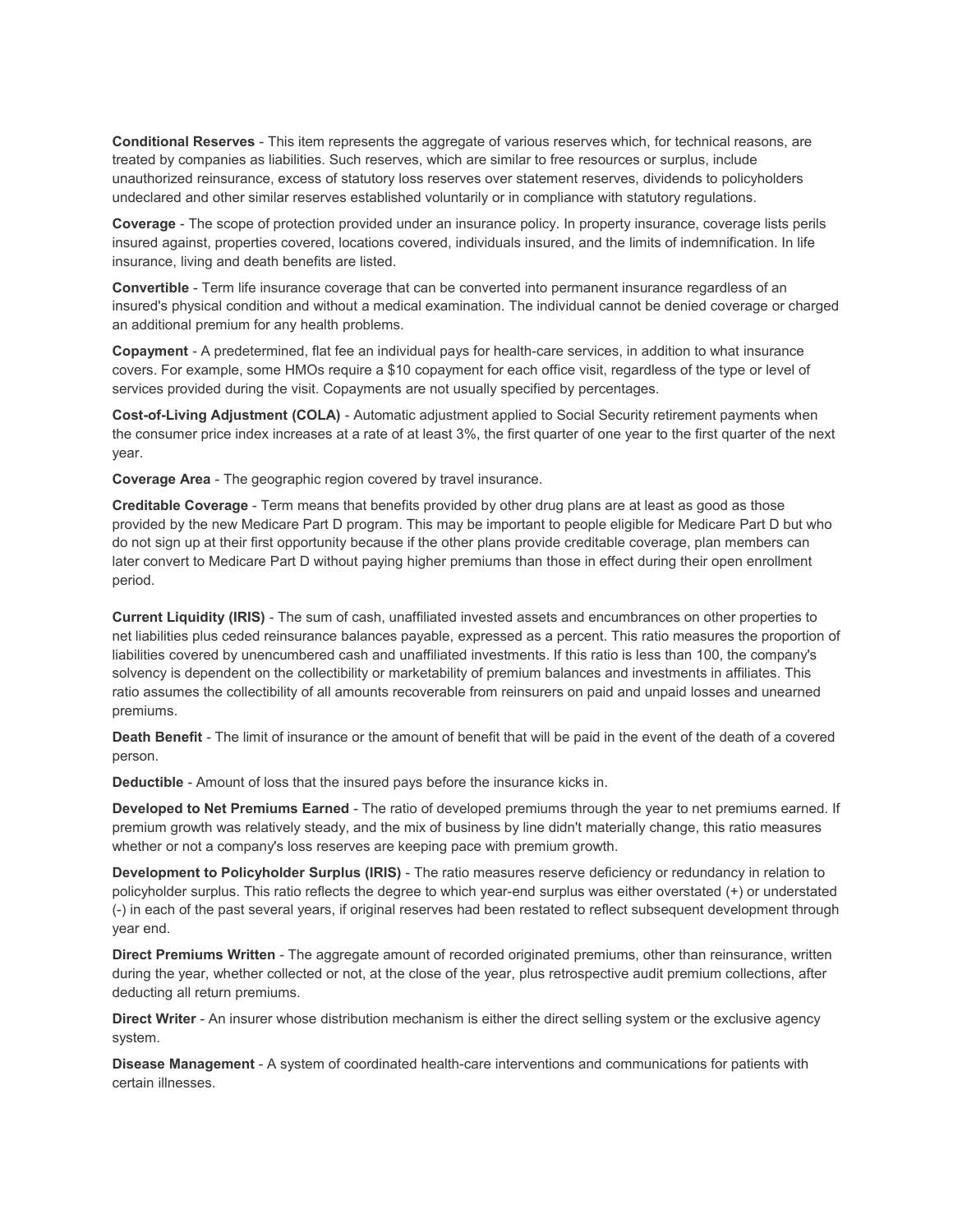**Dividend** - The return of part of the policy's premium for a policy issued on a participating basis by either a mutual or stock insurer. A portion of the surplus paid to the stockholders of a corporation.

**Earned Premium** - The amount of the premium that as been paid for in advance that has been "earned" by virtue of the fact that time has passed without claim. A three-year policy that has been paid in advance and is one year old would have only partly earned the premium.

**Elimination Period** - The time which must pass after filing a claim before policyholder can collect insurance benefits. Also known as "waiting period."

**Employers Liability Insurance** - Coverage against common law liability of an employer for accidents to employees, as distinguished from liability imposed by a workers' compensation law.

**Encumbrance** - A claim on property, such as a mortgage, a lien for work and materials, or a right of dower. The interest of the property owner is reduced by the amount of the encumbrance.

**Exclusions** - Items or conditions that are not covered by the general insurance contract.

**Expense Ratio** - The ratio of underwriting expenses (including commissions) to net premiums written. This ratio measures the company's operational efficiency in underwriting its book of business.

**Exposure** - Measure of vulnerability to loss, usually expressed in dollars or units.

**Extended Replacement Cost** - This option extends replacement cost loss settlement to personal property and to outdoor antennas, carpeting, domestic appliances, cloth awnings, and outdoor equipment, subject to limitations on certain kinds of personal property; includes inflation protection coverage.

**File-and-Use Rating Laws** - State-based laws which permit insurers to adopt new rates without the prior approval of the insurance department. Usually insurers submit their new rates with supporting statistical data.

**Financing Entity** - Provides money for purchases.

**Floater** - A separate policy available to cover the value of goods beyond the coverage of a standard renters insurance policy including movable property such as jewelry or sports equipment.

**Future Purchase Option** - Life and health insurance provisions that guarantee the insured the right to buy additional coverage without proving insurability. Also known as "guaranteed insurability option."

**General Account** - All premiums are paid into an insurer's general account. Thus, buyers are subject to credit-risk exposure to the insurance company, which is low but not zero.

**General Liability Insurance** -Insurance designed to protect business owners and operators from a wide variety of liability exposures. Exposures could include liability arising from accidents resulting from the insured's premises or operations, products sold by the insured, operations completed by the insured, and contractual liability.

**Grace Period** - The length of time (usually 31 days) after a premium is due and unpaid during which the policy, including all riders, remains in force. If a premium is paid during the grace period, the premium is considered to have been paid on time. In Universal Life policies, it typically provides for coverage to remain in force for 60 days following the date cash value becomes insufficient to support the payment of monthly insurance costs.

**Gross Leverage** - The sum of net leverage and ceded reinsurance leverage. This ratio measures a company's gross exposure to pricing errors in its current book of business, to errors of estimating its liabilities, and exposure to its reinsurers.

**Guaranteed Insurability Option** - See "future purchase option."

**Guaranteed Issue Right** - The right to purchase insurance without physical examination; the present and past physical condition of the applicant are not considered.

**Guaranteed Renewable** - A policy provision in many products which guarantees the policyowner the right to renew coverage at every policy anniversary date. The company does not have the right to cancel coverage except for nonpayment of premiums by the policyowner; however, the company can raise rates if they choose.

**Guaranty Association** - An organization of life insurance companies within a state responsible for covering the financial obligations of a member company that becomes insolvent.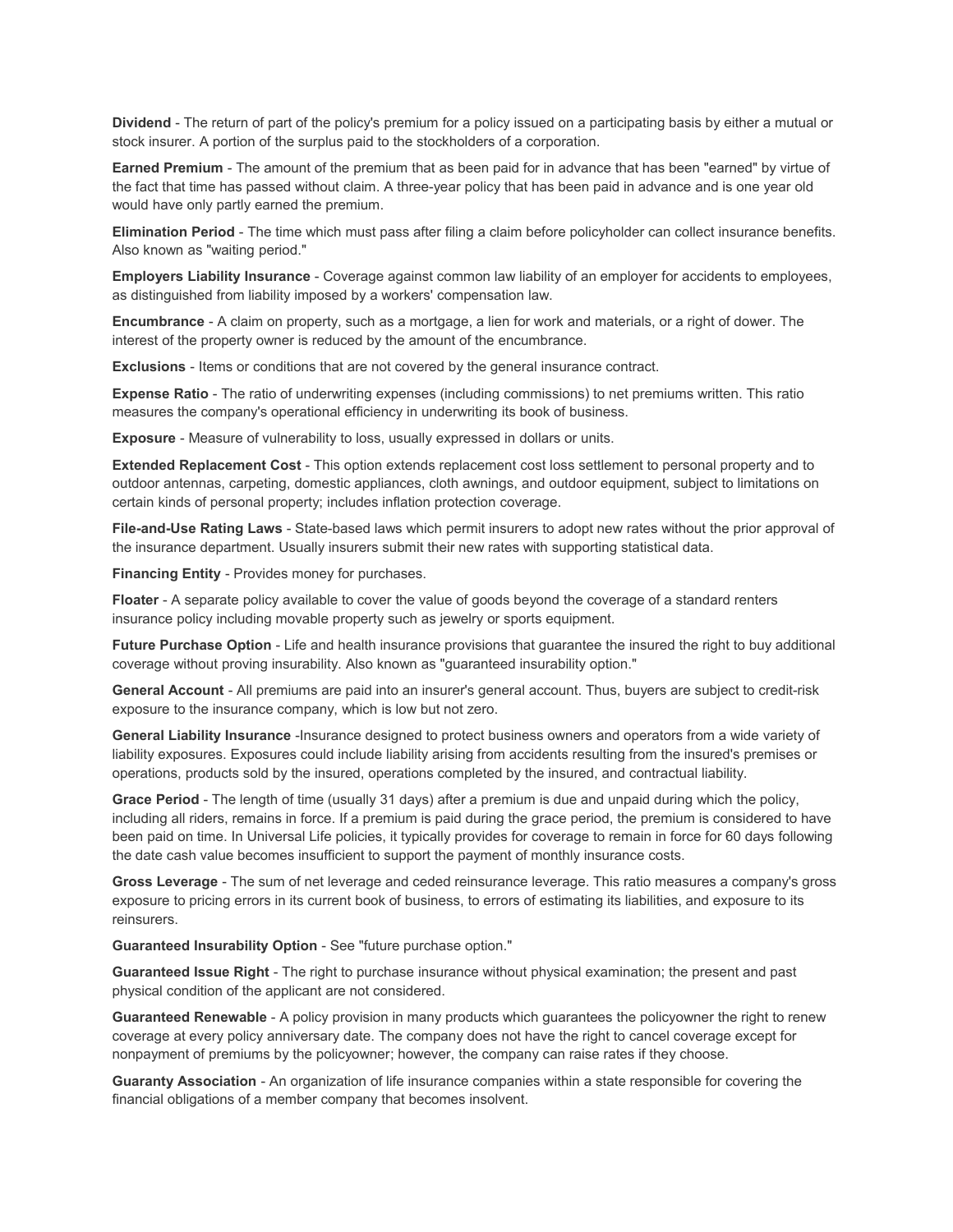**Hazard** - A circumstance that increases the likelihood or probable severity of a loss. For example, the storing of explosives in a home basement is a hazard that increases the probability of an explosion.

**Hazardous Activity** - Bungee jumping, scuba diving, horse riding and other activities not generally covered by standard insurance policies. For insurers that do provide cover for such activities, it is unlikely they will cover liability and personal accident, which should be provided by the company hosting the activity.

**Health Maintenance Organization (HMO)** - Prepaid group health insurance plan that entitles members to services of participating physicians, hospitals and clinics. Emphasis is on preventative medicine, and members must use contracted health-care providers.

**Health Reimbursement Arrangement** - Owners of high-deductible health plans who are not qualified for a health savings account can use an HRA.

**Health Savings Account** - Plan that allows you to contribute pre-tax money to be used for qualified medical expenses. HSAs, which are portable, must be linked to a high-deductible health insurance policy.

**Hurricane Deductible** - Amount you must pay out-of-pocket before hurricane insurance will kick in. Many insurers in hurricane-prone states are selling homeowners insurance policies with percentage deductibles for storm damage, instead of the traditional dollar deductibles used for claims such as fire and theft. Percentage deductibles vary from one percent of a home's insured value to 15 percent, depending on many factors that differ by state and insurer.

**Impaired Insurer** - An insurer which is in financial difficulty to the point where its ability to meet financial obligations or regulatory requirements is in question.

**Indemnity** - Restoration to the victim of a loss by payment, repair or replacement.

**Independent Insurance Agents & Brokers of America (IIABA)** - Formerly the Independent Insurance Agents of America (IIAA), this is a member organization of independent agents and brokers monitoring and affecting industry issues. Numerous state associations are affiliated with the IIABA.

**Income Taxes** - Incurred income taxes (including income taxes on capital gains) reported in each annual statement for that year.

**Inflation Protection** - An optional property coverage endorsement offered by some insurers that increases the policy's limits of insurance during the policy term to keep pace with inflation.

**Insurable Interest** - Interest in property such that loss or destruction of the property could cause a financial loss.

**Insurance Adjuster** - A representative of the insurer who seeks to determine the extent of the insurer's liability for loss when a claim is submitted. Independent insurance adjusters are hired by insurance companies on an "as needed" basis and might work for several insurance companies at the same time. Independent adjusters charge insurance companies both by the hour and by miles traveled. Public adjusters work for the insured in the settlement of claims and receive a percentage of the claim as their fee. A.M. Best's Directory of Recommended Insurance Attorneys and Adjusters lists independent adjusters only.

**Insurance Attorneys** - An attorney who practices the law as it relates to insurance matters. Attorneys might be solo practitioners or work as part of a law firm. Insurance companies who retain attorneys to defend them against law suits might hire staff attorneys to work for them in-house or they might retain attorneys on an as-needed basis. A.M. Best's Directory of Recommended Attorneys and Adjusters lists insurance defense attorneys who concentrate their practice in insurance defense such as coverage issues, bad faith, malpractice, products liability, and workers' compensation.

**Insurance Institute of America (IIA)** - An organization which develops programs and conducts national examinations in general insurance, risk management, management, adjusting, underwriting, auditing and loss control management.

**Interest-Crediting Methods** - There are at least 35 interest-crediting methods that insurers use. They usually involve some combination of point-to-point, annual reset, yield spread, averaging, or high water mark.

**Investment Income** - The return received by insurers from their investment portfolios including interest, dividends and realized capital gains on stocks. It doesn't include the value of any stocks or bonds that the company currently owns.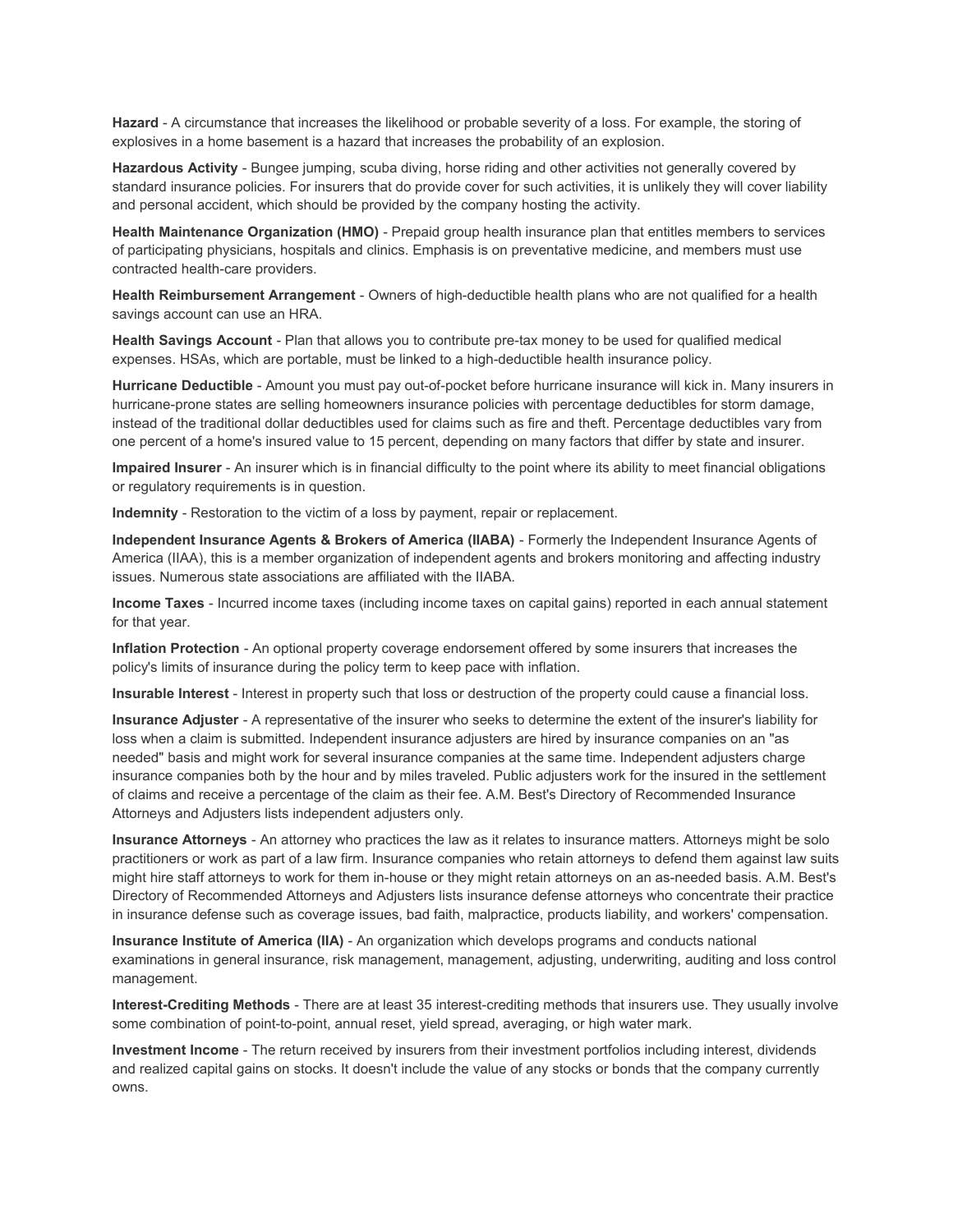**Investments in Affiliates** - Bonds, stocks, collateral loans, short-term investments in affiliated and real estate properties occupied by the company.

**Insurance Regulatory Information System (IRIS)** - Introduced by the National Association of Insurance Commissioners in 1974 to identify insurance companies that might require further regulatory review.

**Laddering** - Purchasing bond investments that mature at different time intervals.

Lapse Ratio - The ratio of the number of life insurance policies that lapsed within a given period to the number in force at the beginning of that period.

**Least Expensive Alternative Treatment** - The amount an insurance company will pay based on its determination of cost for a particular procedure.

**Leverage or Capitalization** - Measures the exposure of a company's surplus to various operating and financial practices. A highly leveraged, or poorly capitalized, company can show a high return on surplus, but might be exposed to a high risk of instability.

**Liability** - Broadly, any legally enforceable obligation. The term is most commonly used in a pecuniary sense.

**Liability Insurance** - Insurance that pays and renders service on behalf of an insured for loss arising out of his responsibility, due to negligence, to others imposed by law or assumed by contract.

**Licensed** - Indicates the company is incorporated (or chartered) in another state but is a licensed (admitted) insurer for this state to write specific lines of business for which it qualifies.

**Licensed for Reinsurance Only** - Indicates the company is a licensed (admitted) insurer to write reinsurance on risks in this state.

**Lifetime Reserve Days** - Sixty additional days Medicare pays for when you are hospitalized for more than 90 days in a benefit period. These days can only be used once during your lifetime. For each lifetime reserve day, Medicare pays all covered costs except for a daily coinsurance amount.

**Liquidity** - Liquidity is the ability of an individual or business to quickly convert assets into cash without incurring a considerable loss. There are two kinds of liquidity: quick and current. Quick liquidity refers to funds--cash, short-term investments, and government bonds--and possessions which can immediately be converted into cash in the case of an emergency. Current liquidity refers to current liquidity plus possessions such as real estate which cannot be immediately liquidated, but eventually can be sold and converted into cash. Quick liquidity is a subset of current liquidity. This reflects the financial stability of a company and thus their rating.

**Living Benefits** - This feature allows you, under certain circumstances, to receive the proceeds of your life insurance policy before you die. Such circumstances include terminal or catastrophic illness, the need for long-term care, or confinement to a nursing home. Also known as "accelerated death benefits."

**Lloyd's** - Generally refers to Lloyd's of London, England, an institution within which individual underwriters accept or reject the risks offered to them. The Lloyd's Corp. provides the support facility for their activities.

**Lloyds Organizations** - These organizations are voluntary unincorporated associations of individuals. Each individual assumes a specified portion of the liability under each policy issued. The underwriters operate through a common attorney-in-fact appointed for this purpose by the underwriters. The laws of most states contain some provisions governing the formation and operation of such organizations, but these laws don't generally provide as strict a supervision and control as the laws dealing with incorporated stock and mutual insurance companies.

**Loss Adjustment Expenses** - Expenses incurred to investigate and settle losses.

**Loss and Loss-Adjustment Reserves to Policyholder Surplus Ratio** - The higher the multiple of loss reserves to surplus, the more a company's solvency is dependent upon having and maintaining reserve adequacy.

**Losses and Loss**-**Adjustment Expenses** - This represents the total reserves for unpaid losses and loss-adjustment expenses, including reserves for any incurred but not reported losses, and supplemental reserves established by the company. It is the total for all lines of business and all accident years.

**Loss Control** - All methods taken to reduce the frequency and/or severity of losses including exposure avoidance, loss prevention, loss reduction, segregation of exposure units and noninsurance transfer of risk. A combination of risk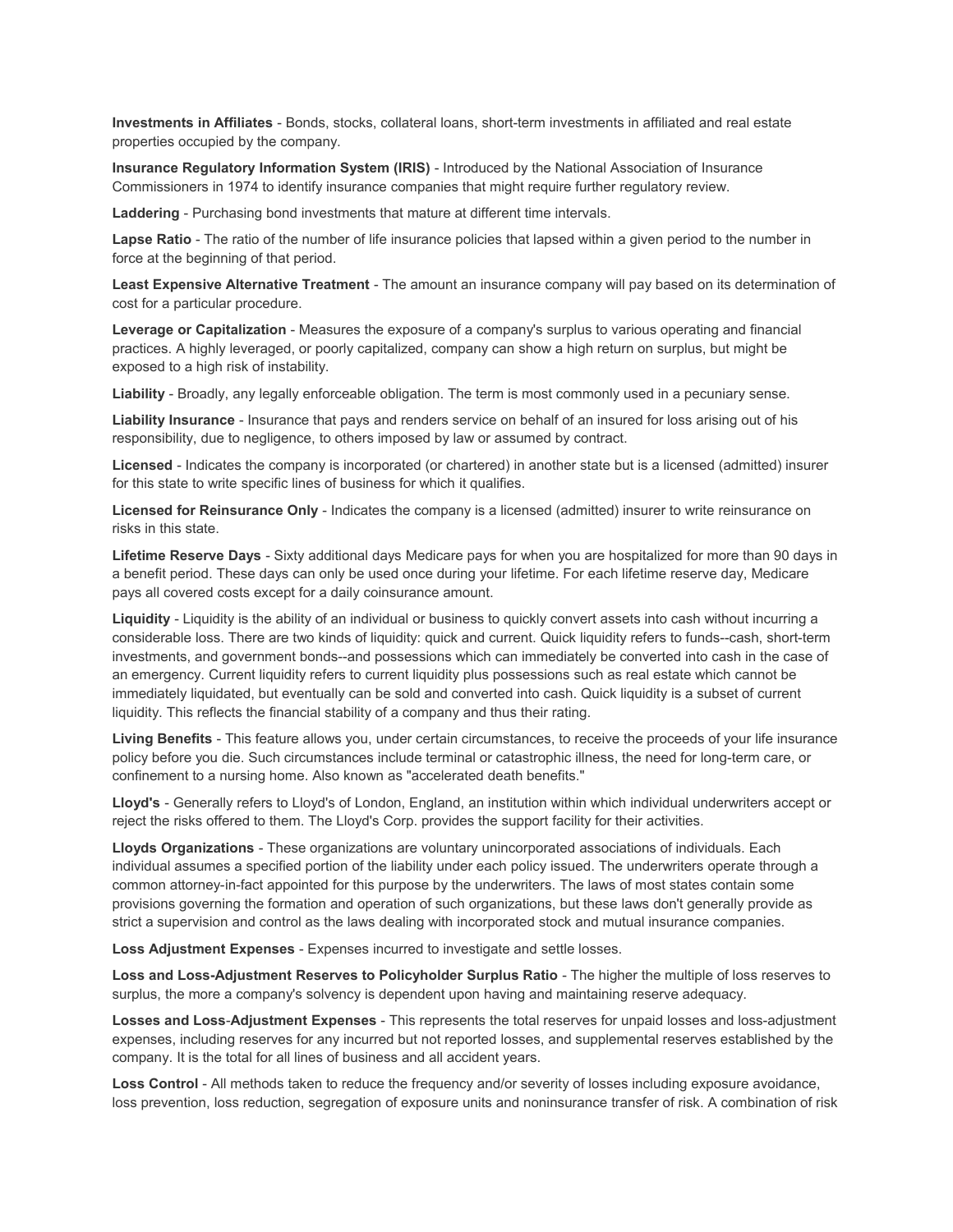control techniques with risk financing techniques forms the nucleus of a risk management program. The use of appropriate insurance, avoidance of risk, loss control, risk retention, self insuring, and other techniques that minimize the risks of a business, individual, or organization.

**Loss Ratio** - The ratio of incurred losses and loss-adjustment expenses to net premiums earned. This ratio measures the company's underlying profitability, or loss experience, on its total book of business.

**Loss Reserve** - The estimated liability, as it would appear in an insurer's financial statement, for unpaid insurance claims or losses that have occurred as of a given evaluation date. Usually includes losses incurred but not reported (IBNR), losses due but not yet paid, and amounts not yet due. For individual claims, the loss reserve is the estimate of what will ultimately be paid out on that claim.

**Losses Incurred (Pure Losses)** - Net paid losses during the current year plus the change in loss reserves since the prior year end.

**Medical Loss Ratio** - Total health benefits divided by total premium.

**Member Month** - Total number of health plan participants who are members for each month.

**Mortality and Expense Risk Fees** - A charge that covers such annuity contract guarantees as death benefits.

**Mortgage Insurance Policy** - In life and health insurance, a policy covering a mortgagor with benefits intended to pay off the balance due on a mortgage upon the insured's death, or to meet the payments due on a mortgage in case of the insured's death or disability.

**Mutual Insurance Companies** - Companies with no capital stock, and owned by policyholders. The earnings of the company--over and above the payments of the losses, operating expenses and reserves--are the property of the policyholders. There are two types of mutual insurance companies. A nonassessable mutual charges a fixed premium and the policyholders cannot be assessed further. Legal reserves and surplus are maintained to provide payment of all claims. Assessable mutuals are companies that charge an initial fixed premium and, if that isn't sufficient, might assess policyholders to meet losses in excess of the premiums that have been charged.

**Named Perils** - Perils specifically covered on insured property.

**National Association of Insurance Commissioners (NAIC)** - Association of state insurance commissioners whose purpose is to promote uniformity of insurance regulation, monitor insurance solvency and develop model laws for passage by state legislatures.

**Net Income** - The total after-tax earnings generated from operations and realized capital gains as reported in the company's NAIC annual statement on page 4, line 16.

**Net Investment Income** - This item represents investment income earned during the year less investment expenses and depreciation on real estate. Investment expenses are the expenses related to generating investment income and capital gains but exclude income taxes.

**Net Leverage** - The sum of a company's net premium written to policyholder surplus and net liabilities to policyholder surplus. This ratio measures the combination of a company's net exposure to pricing errors in its current book of business and errors of estimation in its net liabilities after reinsurance, in relation to policyholder surplus.

**Net Liabilities to Policyholder Surplus** - Net liabilities expressed as a ratio to policyholder surplus. Net liabilities equal total liabilities less conditional reserves, plus encumbrances on real estate, less the smaller of receivables from or payable to affiliates. This ratio measures company's exposures to errors of estimation in its loss reserves and all other liabilities. Loss-reserve leverage is generally the key component of net liability leverage. The higher the lossreserve leverage the more critical a company's solvency depends upon maintaining reserve adequacy.

**Net Premium** - The amount of premium minus the agent's commission. Also, the premium necessary to cover only anticipated losses, before loading to cover other expenses.

**Net Premiums Earned** - The adjustment of net premiums written for the increase or decrease of the company's liability for unearned premiums during the year. When an insurance company's business increases from year to year, the earned premiums will usually be less than the written premiums. With the increased volume, the premiums are considered fully paid at the inception of the policy so that, at the end of a calendar period, the company must set up premiums representing the unexpired terms of the policies. On a decreasing volume, the reverse is true.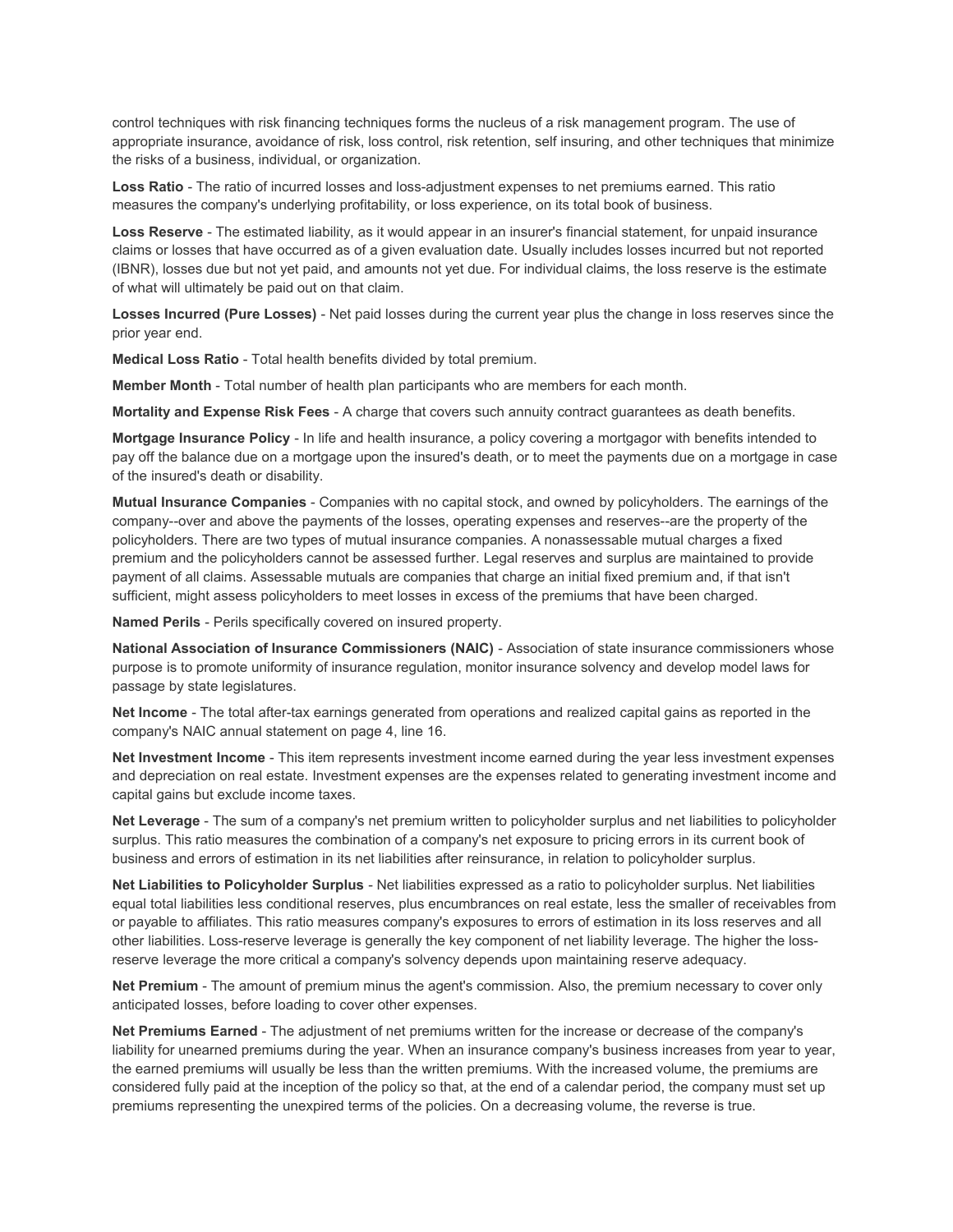**Net Premiums Written** - Represents gross premium written, direct and reinsurance assumed, less reinsurance ceded.

**Net Underwriting Income** - Net premiums earned less incurred losses, loss-adjustment expenses, underwriting expenses incurred, and dividends to policyholders.

**Nonstandard Auto (High Risk Auto or Substandard Auto)** - Insurance for motorists who have poor driving records or have been canceled or refused insurance. The premium is much higher than standard auto due to the additional risks.

**Net Premiums Written to Policyholder Surplus (IRIS)** - This ratio measures a company's net retained premiums written after reinsurance assumed and ceded, in relation to its surplus. This ratio measures the company's exposure to pricing errors in its current book of business.

**Non-Recourse Mortgage** - A home loan in which the borrower can never owe more than the home's value at the time the loan is repaid.

**Noncancellable** - Contract terms, including costs that can never be changed.

**Occurrence** - An event that results in an insured loss. In some lines of business, such as liability, an occurrence is distinguished from accident in that the loss doesn't have to be sudden and fortuitous and can result from continuous or repeated exposure which results in bodily injury or property damage neither expected not intended by the insured.

**Operating Cash Flow** - Measures the funds generated from insurance operations, which includes the change in cash and invested assets attributed to underwriting activities, net investment income and federal income taxes. This measure excludes stockholder dividends, capital contributions, unrealized capital gains/losses and various noninsurance related transactions with affiliates. This test measures a company's ability to meet current obligations through the internal generation of funds from insurance operations. Negative balances might indicate unprofitable underwriting results or low yielding assets.

**Operating Ratio (IRIS)** - Combined ratio less the net investment income ratio (net investment income to net premiums earned). The operating ratio measures a company's overall operational profitability from underwriting and investment activities. This ratio doesn't reflect other operating income/expenses, capital gains or income taxes. An operating ratio of more than 100 indicates a company is unable to generate profits from its underwriting and investment activities.

**Other Income/Expenses** - This item represents miscellaneous sources of operating income or expenses that principally relate to premium finance income or charges for uncollectible premium and reinsurance business.

**Out-of-Pocket Limit** - A predetermined amount of money that an individual must pay before insurance will pay 100% for an individual's health-care expenses.

**Overall Liquidity Ratio** - Total admitted assets divided by total liabilities less conditional reserves. This ratio indicates a company's ability to cover net liabilities with total assets. This ratio doesn't address the quality and marketability of premium balances, affiliated investments and other uninvested assets.

**Own Occupation** - Insurance contract provision that allows policyholders to collect benefits if they can no longer work in their own occupation.

**Paid-Up Additional Insurance** - An option that allows the policyholder to use policy dividends and/or additional premiums to buy additional insurance on the same plan as the basic policy and at a face amount determined by the insured's attained age.

**Participation Rate** - In equity-indexed annuities, a participation rate determines how much of the gain in the index will be credited to the annuity. For example, the insurance company may set the participation rate at 80%, which means the annuity would only be credited with 80% of the gain experienced by the index.

**Peril** - The cause of a possible loss.

**Personal Injury Protection** - Pays basic expenses for an insured and his or her family in states with no-fault auto insurance. No-fault laws generally require drivers to carry both liability insurance and personal injury protection coverage to pay for basic needs of the insured, such as medical expenses, in the event of an accident.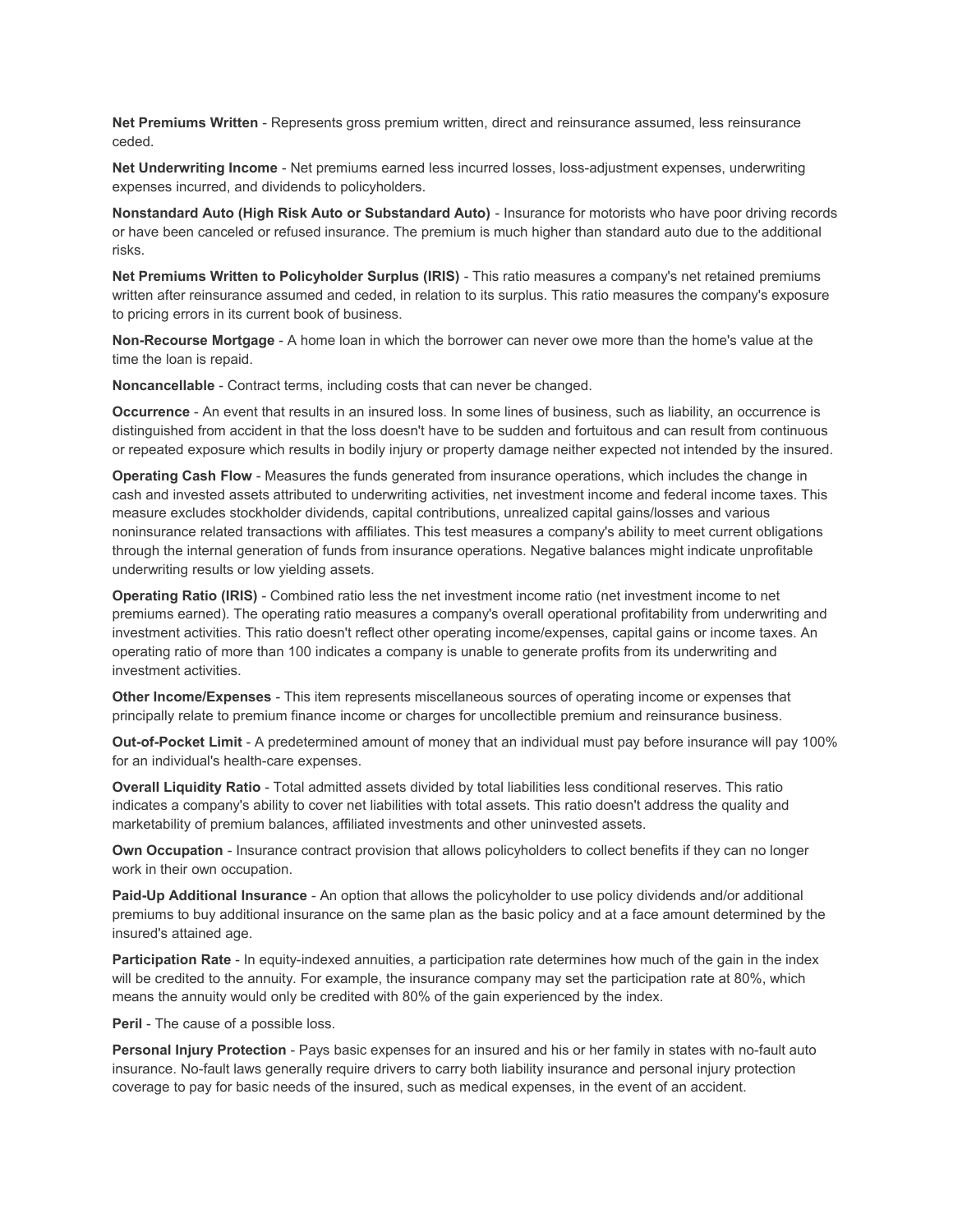**Personal Lines** - Insurance for individuals and families, such as private-passenger auto and homeowners insurance.

**Point-of-Service Plan** - Health insurance policy that allows the employee to choose between in-network and out-ofnetwork care each time medical treatment is needed.

**Policy** - The written contract effecting insurance, or the certificate thereof, by whatever name called, and including all clause, riders, endorsements, and papers attached thereto and made a part thereof.

**Policyholder Dividend Ratio** - The ratio of dividends to policyholders related to net premiums earned.

**Policyholder Surplus** - The sum of paid in capital, paid in and contributed surplus, and net earned surplus, including voluntary contingency reserves. It also is the difference between total admitted assets and total liabilities.

**Policy or Sales Illustration** - Material used by an agent and insurer to show how a policy may perform under a variety of conditions and over a number of years.

**Pre-Existing Condition** - A coverage limitation included in many health policies which states that certain physical or mental conditions, either previously diagnosed or which would normally be expected to require treatment prior to issue, will not be covered under the new policy for a specified period of time.

**Preferred Auto** - Auto coverage for drivers who have never had an accident and operates vehicles according to law. Drivers are not a risk for any insurance company that writes auto insurance, and no insurance company would be afraid to take them on as risk.

**Preferred Provider Organization** - Network of medical providers who charge on a fee-for-service basis, but are paid on a negotiated, discounted fee schedule.

**Premium** - The price of insurance protection for a specified risk for a specified period of time.

**Premium Balances** - Premiums and agents' balances in course of collection; premiums, agents' balances and installments booked but deferred and not yet due; bills receivable, taken for premiums and accrued retrospective premiums.

**Premium Earned** - The amount of the premium that as been paid for in advance that has been "earned" by virtue of the fact that time has passed without claim. A three-year policy that has been paid in advance and is one year old would have only partly earned the premium.

**Premium to Surplus Ratio** - This ratio is designed to measure the ability of the insurer to absorb above-average losses and the insurer's financial strength. The ratio is computed by dividing net premiums written by surplus. An insurance company's surplus is the amount by which assets exceed liabilities. The ratio is computed by dividing net premiums written by surplus. For example, a company with \$2 in net premiums written for every \$1 of surplus has a 2-to-1 premium to surplus ratio. The lower the ratio, the greater the company's financial strength. State regulators have established a premium-to-surplus ratio of no higher than 3-to-1 as a guideline.

**Premium Unearned** - That part of the premium applicable to the unexpired part of the policy period.

**Pretax Operating Income** - Pretax operating earnings before any capital gains generated from underwriting, investment and other miscellaneous operating sources.

**Pretax Return on Revenue** - A measure of a company's operating profitability and is calculated by dividing pretax operating earnings by net premiums earned.

**Private-Passenger Auto Insurance Policyholder Risk Profile** - This refers to the risk profile of auto insurance policyholders and can be divided into three categories: standard, nonstandard and preferred. In the eyes of an insurance company, it is the type of business (or the quality of driver) that the company has chosen to taken on.

**Profit** - A measure of the competence and ability of management to provide viable insurance products at competitive prices and maintain a financially strong company for both policyholders and stockholders.

**Protected Cell Company (PCC)** - A PCC is a single legal entity that operates segregated accounts, or cells, each of which is legally protected from the liabilities of the company's other accounts. An individual client's account is insulated from the gains and losses of other accounts, such that the PCC sponsor and each client are protected against liquidation activities by creditors in the event of insolvency of another client.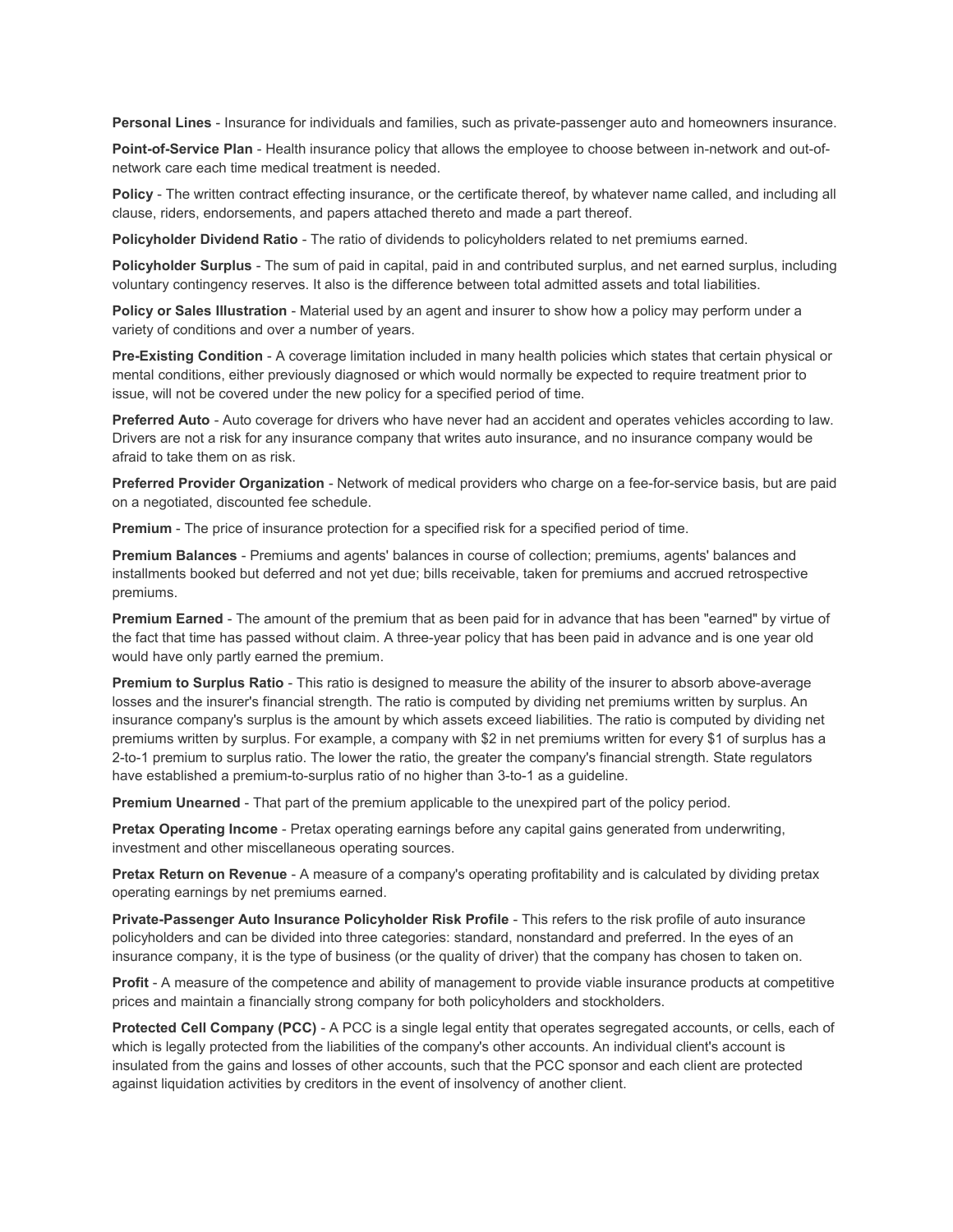**Qualified High-Deductible Health Plan** - A health plan with lower premiums that covers health-care expenses only after the insured has paid each year a large amount out of pocket or from another source. To qualify as a health plan coupled with a Health Savings Account, the Internal Revenue Code requires the deductible to be at least \$1,000 for an individual and \$2,000 for a family. High-deductible plans are also known as catastrophic plans.

**Qualified Versus Non-Qualified Policies** - Qualified plans are those employee benefit plans that meet Internal Revenue Service requirements as stated in IRS Code Section 401a. When a plan is approved, contributions made by the employer are tax deductible expenses.

**Qualifying Event** - An occurrence that triggers an insured's protection.

**Quick Assets** - Assets that are quickly convertible into cash.

**Quick Liquidity Ratio** - Quick assets divided by net liabilities plus ceded reinsurance balances payable. Quick assets are defined as the sum of cash, unaffiliated short-term investments, unaffiliated bonds maturing within one year, government bonds maturing within five years, and 80% of unaffiliated common stocks. These assets can be quickly converted into cash in the case of an emergency.

**Reciprocal Insurance Exchange** - An unincorporated groups of individuals, firms or corporations, commonly termed subscribers, who mutually insure one another, each separately assuming his or her share of each risk. Its chief administrator is an attorney-in-fact.

**Re-Entry** - Re-entry, which is the allowance for level-premium term policyowners to qualify for another level-premium period, generally with new evidence of insurability.

**Reinsurance** - In effect, insurance that an insurance company buys for its own protection. The risk of loss is spread so a disproportionately large loss under a single policy doesn't fall on one company. Reinsurance enables an insurance company to expand its capacity; stabilize its underwriting results; finance its expanding volume; secure catastrophe protection against shock losses; withdraw from a line of business or a geographical area within a specified time period.

**Reinsurance Ceded** - The unit of insurance transferred to a reinsurer by a ceding company.

**Reinsurance Recoverables to Policyholder Surplus** - Measures a company's dependence upon its reinsurers and the potential exposure to adjustments on such reinsurance. Its determined from the total ceded reinsurance recoverables due from non-U.S. affiliates for paid losses, unpaid losses, losses incurred but not reported (IBNR), unearned premiums and commissions less funds held from reinsurers expressed as a percent of policyholder surplus.

**Renewal** - The automatic re-establishment of in-force status effected by the payment of another premium.

**Replacement Cost** - The dollar amount needed to replace damaged personal property or dwelling property without deducting for depreciation but limited by the maximum dollar amount shown on the declarations page of the policy.

**Reserve** - An amount representing actual or potential liabilities kept by an insurer to cover debts to policyholders. A reserve is usually treated as a liability.

**Residual Benefit** - In disability insurance, a benefit paid when you suffer a loss of income due to a covered disability or if loss of income persists. This benefit is based on a formula specified in your policy and it is generally a percentage of the full benefit. It may be paid up to the maximum benefit period.

**Return on Policyholder Surplus (Return on Equity)** - The sum of after-tax net income and unrealized capital gains, to the mean of prior and current year-end policyholder surplus, expressed as a percent. This ratio measures a company's overall after-tax profitability from underwriting and investment activity.

**Risk Class** - Risk class, in insurance underwriting, is a grouping of insureds with a similar level of risk. Typical underwriting classifications are preferred, standard and substandard, smoking and nonsmoking, male and female.

**Risk Management** - Management of the pure risks to which a company might be subject. It involves analyzing all exposures to the possibility of loss and determining how to handle these exposures through practices such as avoiding the risk, retaining the risk, reducing the risk, or transferring the risk, usually by insurance.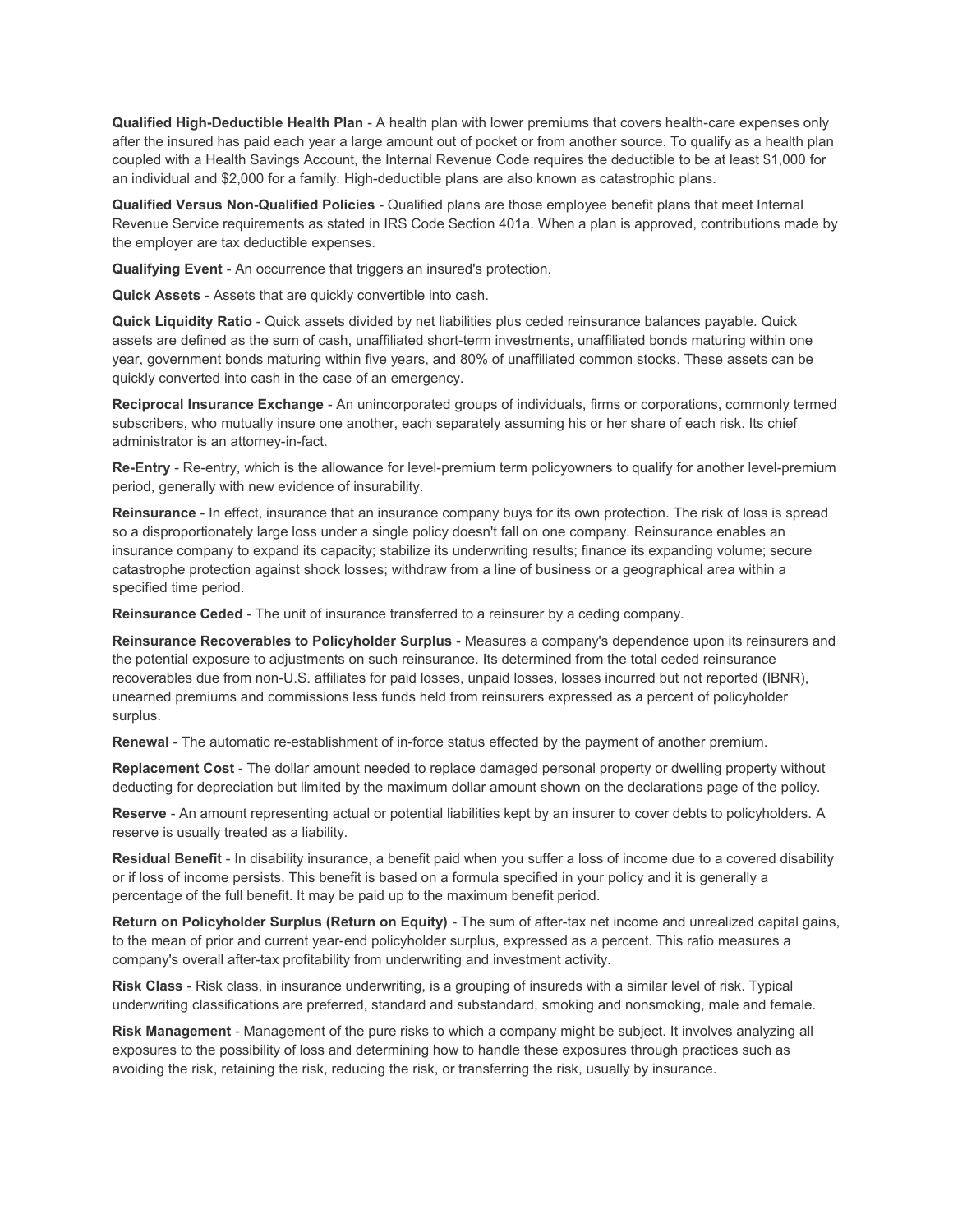**Risk Retention Groups** - Liability insurance companies owned by their policyholders. Membership is limited to people in the same business or activity, which exposes them to similar liability risks. The purpose is to assume and spread liability exposure to group members and to provide an alternative risk financing mechanism for liability. These entities are formed under the Liability Risk Retention Act of 1986. Under law, risk retention groups are precluded from writing certain coverages, most notably property lines and workers' compensation. They predominately write medical malpractice, general liability, professional liability, products liability and excess liability coverages. They can be formed as a mutual or stock company, or a reciprocal.

**Secondary Market** - The secondary market is populated by buyers willing to pay what they determine to be fair market value.

**Section 1035 Exchange** - This refers to a part of the Internal Revenue Code that allows owners to replace a life insurance or annuity policy without creating a taxable event.

**Section 7702** - Part of the Internal Revenue Code that defines the conditions a life policy must satisfy to qualify as a life insurance contract, which has tax advantages.

**Separate Account** - A separate account is an investment option that is maintained separately from an insurer's general account. Investment risk associated with separate-account investments is born by the contract owner.

**Solvency** - Having sufficient assets--capital, surplus, reserves--and being able to satisfy financial requirements- investments, annual reports, examinations--to be eligible to transact insurance business and meet liabilities.

**Standard Auto** - Auto insurance for average drivers with relatively few accidents during lifetime.

**State of Domicile** - The state in which the company is incorporated or chartered. The company also is licensed (admitted) under the state's insurance statutes for those lines of business for which it qualifies.

**Statutory Reserve** - A reserve, either specific or general, required by law.

**Stock Insurance Company** - An incorporated insurer with capital contributed by stockholders, to whom earnings are distributed as dividends on their shares.

**Stop Loss** - Any provision in a policy designed to cut off an insurer's losses at a given point.

**Subaccount Charge** - The fee to manage a subaccount, which is an investment option in variable products that is separate from the general account.

**Subrogation** - The right of an insurer who has taken over another's loss also to take over the other person's right to pursue remedies against a third party.

**Successive Periods** - In hospital income protection, when confinements in a hospital are due to the same or related causes and are separated by less than a contractually stipulated period of time, they are considered part of the same period of confinement.

**Surplus** - The amount by which assets exceed liabilities.

**Surrender Charge** - Fee charged to a policyholder when a life insurance policy or annuity is surrendered for its cash value. This fee reflects expenses the insurance company incurs by placing the policy on its books, and subsequent administrative expenses.

**Surrender Period** - A set amount of time during which you have to keep the majority of your money in an annuity contract. Most surrender periods last from five to 10 years. Most contracts will allow you to take out at least 10% a year of the accumulated value of the account, even during the surrender period. If you take out more than that 10%, you will have to pay a surrender charge on the amount that you have withdrawn above that 10%.

**Term Life Insurance** - Life insurance that provides protection for a specified period of time. Common policy periods are one year, five years, 10 years or until the insured reaches age 65 or 70. The policy doesn't build up any of the nonforfeiture values associated with whole life policies.

**Tort** - A private wrong, independent of contract and committed against an individual, which gives rise to a legal liability and is adjudicated in a civil court. A tort can be either intentional or unintentional, and liability insurance is mainly purchased to cover unintentional torts.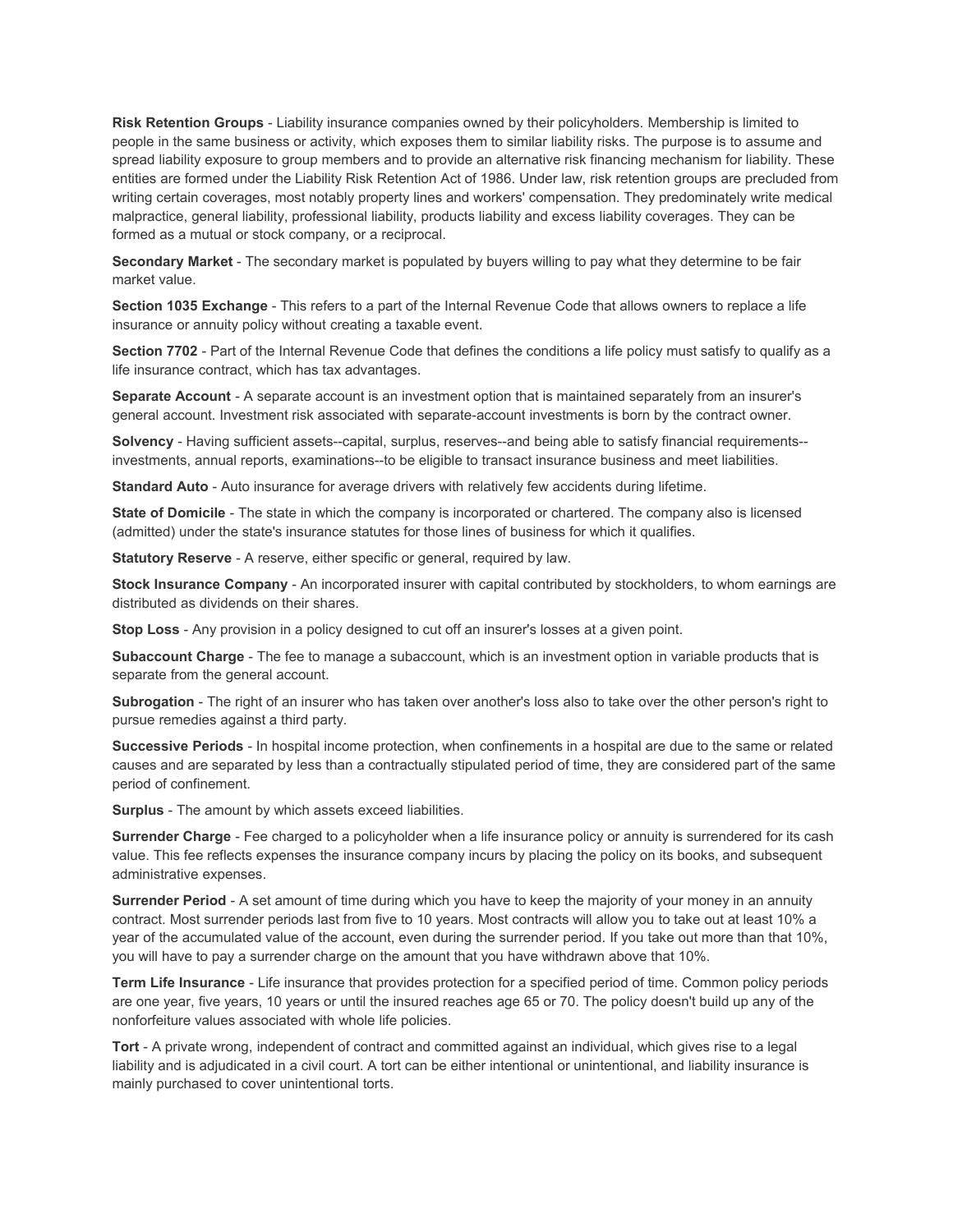**Total Admitted Assets** - This item is the sum of all admitted assets, and are valued in accordance with state laws and regulations, as reported by the company in its financial statements filed with state insurance regulatory authorities. This item is reported net as to encumbrances on real estate (the amount of any encumbrances on real estate is deducted from the value of the real estate) and net as to amounts recoverable from reinsurers (which are deducted from the corresponding liabilities for unpaid losses and unearned premiums).

**Total Annual Loan Cost** - The projected annual average cost of a reverse mortgage including all itemized costs.

**Total Loss** - A loss of sufficient size that it can be said no value is left. The complete destruction of the property. The term also is used to mean a loss requiring the maximum amount a policy will pay.

**Umbrella Policy** - Coverage for losses above the limit of an underlying policy or policies such as homeowners and auto insurance. While it applies to losses over the dollar amount in the underlying policies, terms of coverage are sometimes broader than those of underlying policies.

**Unaffiliated Investments** - These investments represent total unaffiliated investments as reported in the exhibit of admitted assets. It is cash, bonds, stocks, mortgages, real estate and accrued interest, excluding investment in affiliates and real estate properties occupied by the company.

**Underwriter** - The individual trained in evaluating risks and determining rates and coverages for them. Also, an insurer.

**Underwriting** - The process of selecting risks for insurance and classifying them according to their degrees of insurability so that the appropriate rates may be assigned. The process also includes rejection of those risks that do not qualify.

**Underwriting Expenses Incurred** - Expenses, including net commissions, salaries and advertising costs, which are attributable to the production of net premiums written.

**Underwriting Expense Ratio** - This represents the percentage of a company's net premiums written that went toward underwriting expenses, such as commissions to agents and brokers, state and municipal taxes, salaries, employee benefits and other operating costs. The ratio is computed by dividing underwriting expenses by net premiums written. The ratio is computed by dividing underwriting expenses by net premiums written. A company with an underwriting expense ratio of 31.3% is spending more than 31 cents of every dollar of net premiums written to pay underwriting costs. It should be noted that different lines of business have intrinsically differing expense ratios. For example, boiler and machinery insurance, which requires a corps of skilled inspectors, is a high expense ratio line. On the other hand, expense ratios are usually low on group health insurance.

**Underwriting Guide** - Details the underwriting practices of an insurance company and provides specific guidance as to how underwriters should analyze all of the various types of applicants they might encounter. Also called an underwriting manual, underwriting guidelines, or manual of underwriting policy.

**Unearned Premiums** - That part of the premium applicable to the unexpired part of the policy period.

**Uninsured Motorist Coverage** - Endorsement to a personal automobile policy that covers an insured collision with a driver who does not have liability insurance.

**Universal Life Insurance** - A combination flexible premium, adjustable life insurance policy.

**Usual, Customary and Reasonable Fees** - An amount customarily charged for or covered for similar services and supplies which are medically necessary, recommended by a doctor or required for treatment.

**Utilization** - How much a covered group uses a particular health plan or program.

**Valuation** - A calculation of the policy reserve in life insurance. Also, a mathematical analysis of the financial condition of a pension plan.

**Valuation Reserve** - A reserve against the contingency that the valuation of assets, particularly investments, might be higher than what can be actually realized or that a liability may turn out to be greater than the valuation placed on it.

**Variable Annuitization** - The act of converting a variable annuity from the accumulation phase to the payout phase.